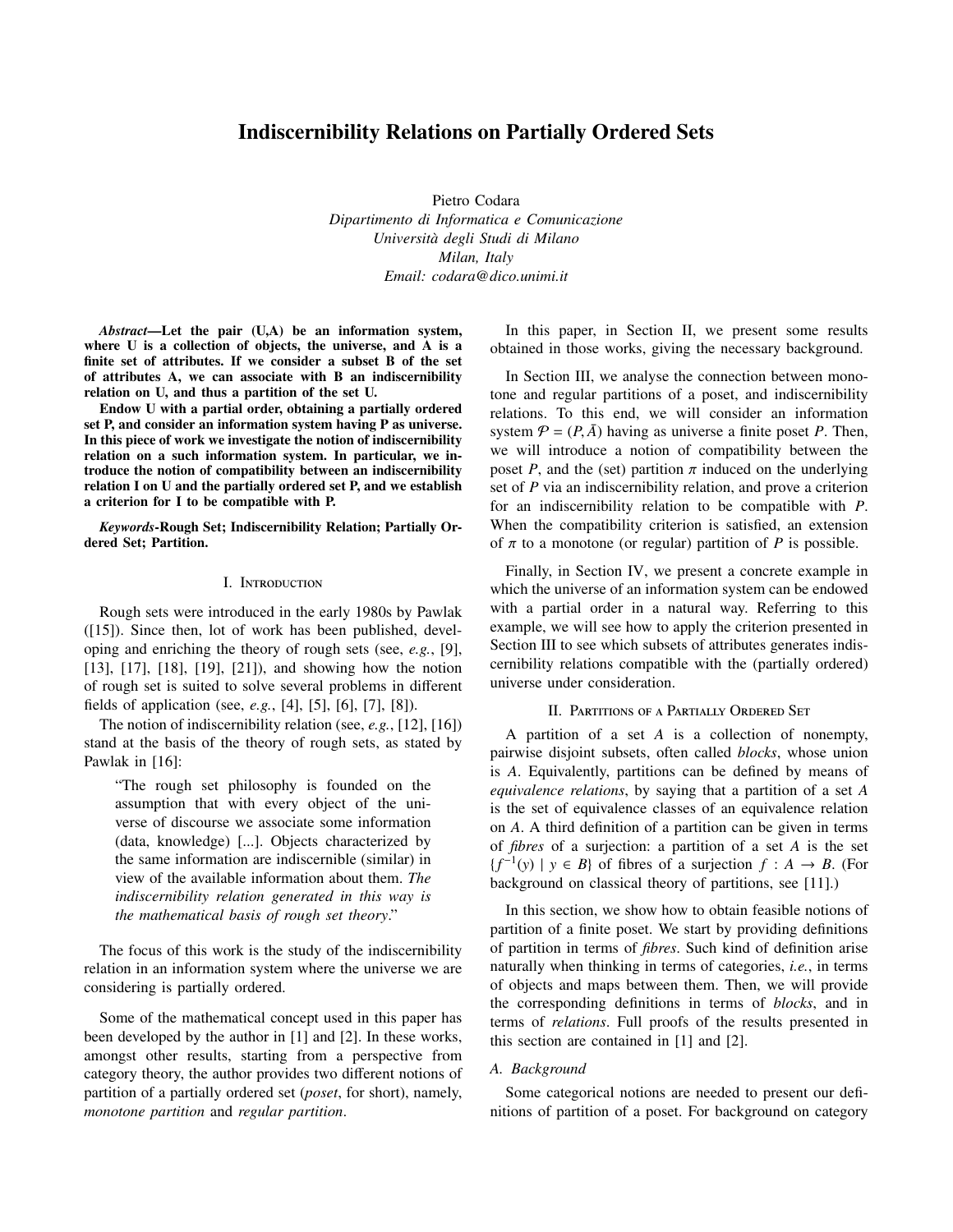theory we refer, *e.g.*, to [10]. Let Set be the category having sets as objects and functions as morphisms. Recall that an *epimorphism* in a category is a morphism  $f : A \rightarrow B$  that is right-cancelable with respect to composition: whenever  $h \circ f = k \circ f$ , for  $h, k : B \to C$ , we have  $h = k$ . The category-theoretic dual of the notion of epimorphism is *monomorphism*. Denote by epi the class of all epimorphisms in a category, and by mono the class of all monomorphisms.

To define a partition of a set in terms of fibres, one makes use of a special class of morphisms of the category Set. In fact, such definition exploits the notion of surjection, which can be shown to coincide in Set with the notion of *epimorphism*. Moreover, in Set, monomorphisms coincide with injections. The well-known fact that each function factorises (in an essentially unique way) as a surjection followed by an injection can be reformulated in categorical terms by saying that the epi and mono form a factorisation system for Set, or, equivalently, that (epi,mono) is a factorisation system for Set. Epimorphisms and factorisation systems will play a key role in the following.

Consider the category Pos of posets and *order-preserving maps* (also called *monotone maps*), *i.e.*, functions  $f: P \rightarrow$ *Q*, with *P*, *Q* posets, such that  $x \leq y$  in *P* implies  $f(x) \leq$  $f(y)$  in *Q*, for each  $x, y \in P$ . In Pos, (epi,mono) is not a factorisation system; to obtain one we need to isolate a subclass of epimorphisms, called regular epimorphisms. A morphism  $e : B \to C$  in an arbitrary category is a *regular epimorphism* if and only if there exists a pair  $f, g : A \rightarrow B$ of morphisms such that

(1)  $e \circ f = e \circ g$ ,

(2) for any morphism  $e' : B \to C'$  with  $e' \circ f = e' \circ g$ , there exists a unique morphism  $\psi : C \to C'$  such that  $e' = \psi \circ e.$ 

Regular epimorphisms are epimorphisms, as one easily checks. While in Set regular epimorphisms and epimorphisms coincide, that is not the case in Pos. The dual notion of regular epimorphism (obtained by reversing arrows in the above statement) is *regular monomorphism*. It can be shown (see, *e.g.*, [1, Proposition 2.5]) that (regular epi,mono) is a factorisation system for the category Pos. A second factorisation system for Pos is given by the classes of epimorphisms and regular monomorphisms. In other words, each order-preserving map between posets factorises in an essentially unique way both as a regular epimorphism followed by a monomorphism, and as an epimorphism followed by a regular monomorphism.

The existence of two distinct factorisation systems in Pos leads us to introduce two different notions of partition of a poset, one based on the use of epimorphisms, the other based on the use of regular epimorphisms.

Our next step is to characterise regular epimorphisms.

Notation. If  $\pi$  is a partition of a set *A*, and  $a \in A$ , we denote by  $[a]_{\pi}$  the block of *a* in  $\pi$ . When no confusion is possible, we shall write [*a*] instead of  $[a]_{\pi}$ . Further, let us stress our usage of different symbols for representing different types of binary relations. The symbol  $\leq$  denotes the partial order relation between elements of a poset. A second symbol,  $\leq$ , denotes *preorder relations*, sometimes called *quasiorders*, *i.e*, reflexive and transitive relations.

*Definition 2.1 (Blockwise preorder):* Let  $(P, \leq)$  be a poset and let  $\pi$  be a partition of the set *P*. For  $x, y \in P$ , *x* is *blockwise under y with respect to*  $\pi$ , written  $x \leq_{\pi} y$ , if and only if there exists a sequence  $x = x_0, y_0, x_1, y_1, \ldots, x_n, y_n =$  $y \in P$  satisfying the following conditions.

- (1) For all  $i \in \{0, ..., n\}$ ,  $[x_i] = [y_i]$ .
- (2) For all  $i \in \{0, \ldots, n-1\}$ ,  $y_i \le x_{i+1}$ .

Observe that the relation  $\leq_{\pi}$  in Definition 2.1 indeed is a preorder. In fact, if  $x \leq y$  and  $y \leq z$  for  $x, y, z \in P$ , then there exist two sequences  $x = x_0, y_0, x_1, y_1, \ldots, x_n, y_n = y$ and  $y = y_{n+1}, z_{n+1}, y_{n+2}, z_{n+2}, \ldots, y_{n+m}, z_{n+m} = z$  satisfying (1) and (2), and a sequence  $x = x_0, y_0, x_1, y_1, \ldots, x_n, y_n =$  $y_{n+1}, z_{n+1}, y_{n+2}, z_{n+2}, \ldots, y_{n+m}, z_{n+m} = z$  satisfying (1) and (2), too. Thus,  $x \leq \pi z$  and the relation  $\leq \pi$  is transitive. The reflexivity of  $\leq_{\pi}$  results trivially.

The definition of blockwise preorder allows us to isolate a special kind of order-preserving map.

*Definition 2.2 (Fibre-coherent map):* Consider two posets *P* and *Q*. Let  $f : P \rightarrow Q$  be a function, and let  $\pi_f = \{f^{-1}(z) | z \in f(P) \}$  be the set of fibres of *f*. We say  $f$  is a fibre-coherent man whenever for any  $x, y \in P$ *f* is a *fibre-coherent map* whenever for any  $x, y \in P$ ,  $f(x) \leq f(y)$  if and only if  $x \leq_{\pi_f} y$ .

*Proposition 2.3:* In Pos, regular epimorphisms are precisely fibre-coherent surjections.

*Proof:* See [2, Proposition 4.1].  $\blacksquare$ 

#### *B. Partitions as Sets of Fibres*

Poset partitions can be defined in terms of fibres. From the notions of epimorphism and regular epimorphism in Pos, we derive immediately the two following definitions.

*Definition 2.4 (Monotone partition):* A *monotone partition* of a poset *P* is a poset  $(\pi_f, \preccurlyeq)$ , where  $\pi_f$  is the set of fibres<sup>1</sup> of an order preserving surjection  $f : P \to O$  for of fibres<sup>1</sup> of an order-preserving surjection  $f : P \to Q$ , for some poset *Q*, and  $\le$  is the partial order on  $\pi_f$  defined by

$$
f^{-1}(x) \le f^{-1}(y) \quad \text{if and only if} \quad x \le y, \tag{1}
$$

for each  $x, y \in Q$ .

*Definition 2.5 (Regular partition):* A *regular partition* of a poset *P* is a poset  $(\pi_f, \leq),$  where  $\pi_f$  is the set of fibres of

<sup>&</sup>lt;sup>1</sup>Note that, since *f* is surjective,  $\pi_f$  is a partition of the underlying set of *P*.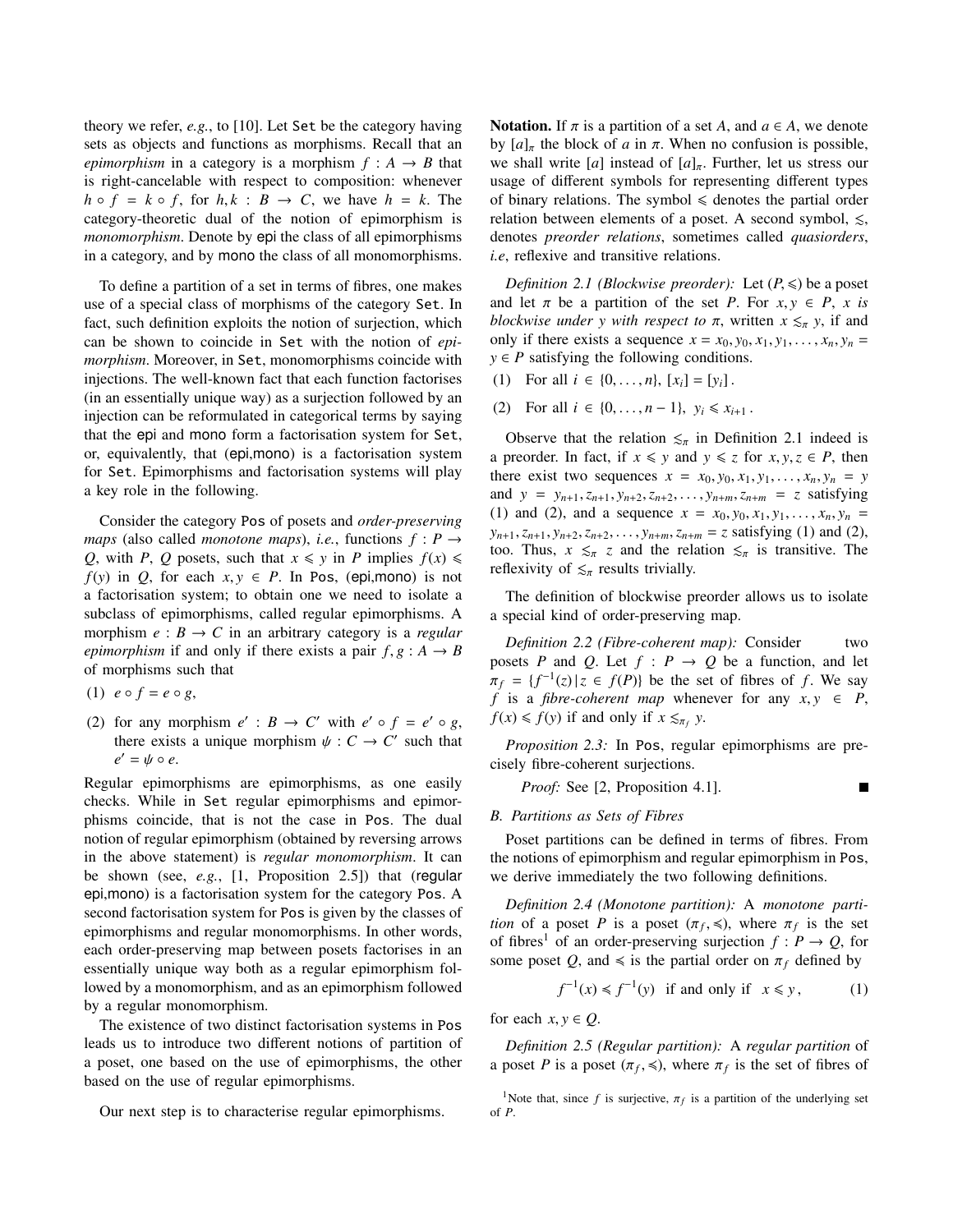a fibre-coherent surjection  $f : P \to Q$ , for some poset  $Q$ , and  $\le$  is the partial order on  $\pi_f$  defined by

$$
f^{-1}(x) \le f^{-1}(y) \text{ if and only if } x \le y, \qquad (2)
$$

for each  $x, y \in Q$ .

Since a fibre-coherent map is order-preserving, it follows immediately that each regular partition of a poset is a monotone partition. Clearly, there are monotone partitions that are not regular; cf. Example 1.

*Remark 1:* Another, distinct, notion of partition of a poset can be derived by taking into account the category of posets and *open maps*, instead of the category Pos we are considering. Such kind of partition is called *open partition* (see [2, Definition 4.8]). An application of the notion of open partition can be found in [3].

#### *C. Partitions as Partially Ordered Sets of Blocks*

For each definition in the previous section, we give the corresponding definition in terms of partial orders on blocks, without mentioning morphisms.

*Definition 2.6 (Monotone partition):* A *monotone partition* of a poset *P* is a poset  $(\pi, \leq)$  where

- (i)  $\pi$  is a partition of the underlying set of *P*,
- (ii) for each  $x, y \in P$ ,  $x \leq y$  implies  $[x] \leq [y]$ .

*Definition 2.7 (Regular partition):* A *regular partition* of a poset *P* is a poset  $(\pi, \leq)$  where

- (i)  $\pi$  is a partition of the underlying set of *P*,
- (ii) for each  $x, y \in P$ ,  $x \leq_{\pi} y$  if and only if  $[x] \leq [y]$ .



Figure 1. Distinct monotone partitions with the same support  $\pi$ .

Figure 1 shows three distinct monotone partitions of a given poset *P* having the same underlying set. We close this subsection with an example.

*Example 1:* We refer to Figure 2, and consider the poset *P*. One can easily check, using the characterisations of poset partitions provided in Definitions 2.6 and 2.7, that the following hold.

- $\pi_1$  is a monotone partition of *P*, but it is not regular.
- $\pi_2$  and  $\pi_3$  are regular partitions of *P*, thus monotone ones.



Figure 2. Example 1.

## *D. Partitions Induced by Preorders*

A preorder relation  $\leq$  on a set *A* induces on *A* an equivalence relation ≡ defined as

*x*  $\equiv$  *y* if and only if *x*  $\le$  *y* and *y*  $\le$  *x*, for any *x*, *y*  $\in$  *A* . (3)

The set  $\pi$  of equivalence classes of  $\equiv$  is a partition of *A*.

**Notation.** In the following we denote by  $[x]_1$  the equivalence class (the block) of the element  $x$  induced by the preorder  $\leq$  via the equivalence relation defined in (3).

Further, the preorder  $\leq$  induces on  $\pi$  a partial order  $\leq$ defined by

$$
x \lesssim y
$$
 if and only if  $[x]_{\leq} \leq [y]_{\leq}$ , for any  $x, y \in A$ . (4)

We call  $(\pi, \leq)$  *the poset of equivalence classes induced by*  $\lesssim$ .

This correspondence allows us to give a further definition of monotone and regular partition of a poset by means of preorders.

*Definition 2.8 (Monotone partition):* A *monotone partition* of a poset  $(P, \leq)$  is the poset of equivalence classes induced by a preorder  $\leq$  on *P* such that  $\leq \leq \leq$ .

*Definition 2.9 (Regular partition):* A *regular partition* of a poset  $(P, \leq)$  is the poset of equivalence classes induced by a preorder  $\leq$  on *P* such that  $\leq \leq \leq$ , and satisfying

$$
\leqslant = \text{tr}(\leqslant \setminus \rho), \tag{5}
$$

 $\blacksquare$ 

where  $tr(R)$  denotes the transitive closure of the relation  $R$ , and  $\rho$  is a binary relation defined by

$$
\rho = \{(x, y) \in P \times P \mid x \leq y, x \leq y, y \nleq x\}.
$$

The following hold.

*Theorem 2.10:* Definitions 2.4, 2.6, and 2.8 are equivalent.

*Proof:* See [2, Theorems 4.1 and 4.4].

*Theorem 2.11:* Definitions 2.5, 2.7, and 2.9 are equivalent.

*Proof:* See [2, Theorems 4.2 and 4.5].

The equivalence of the three different definitions for monotone and regular partitions proved in Theorems 2.10 and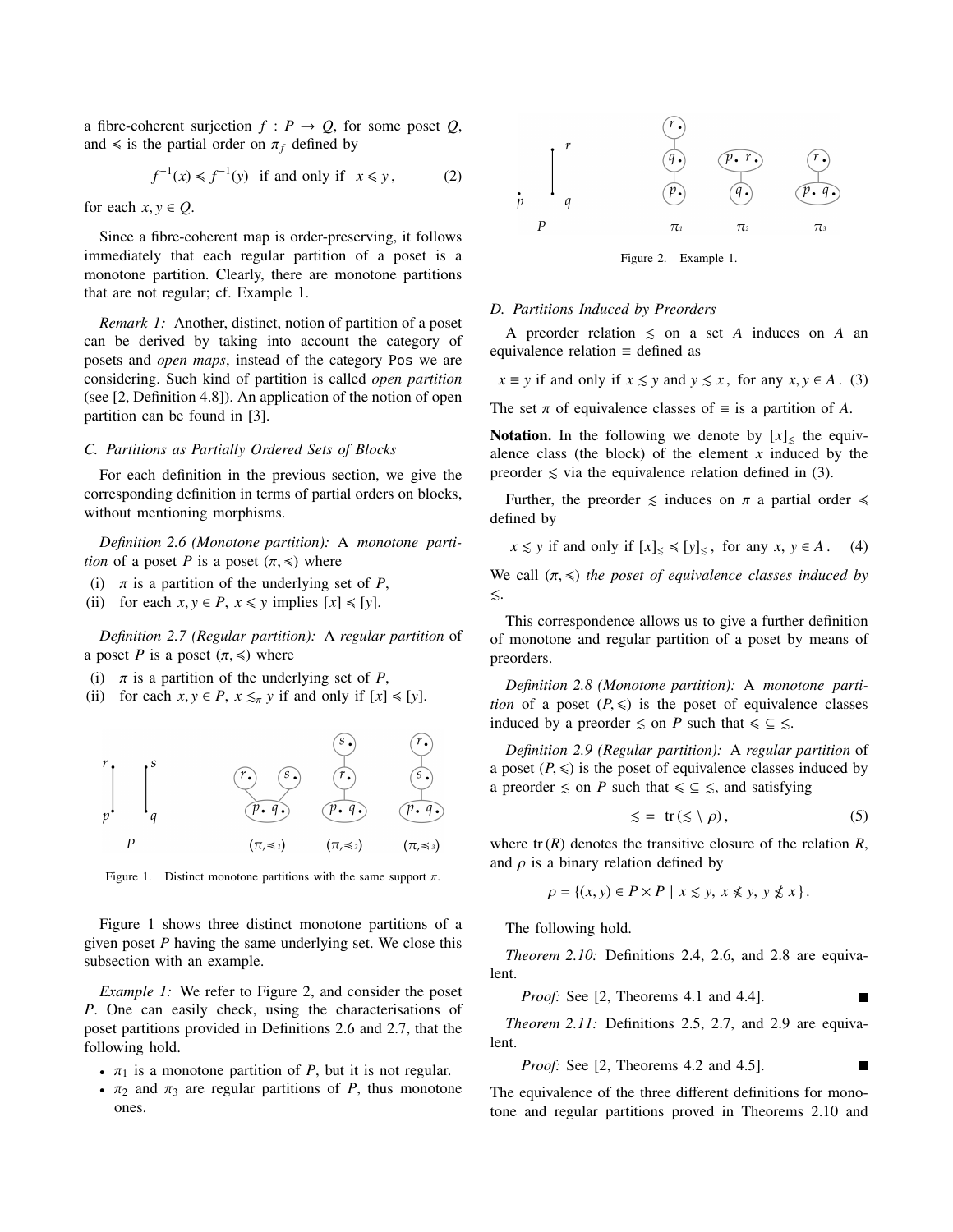2.11, respectively, allows us tu use the more convenient definition depending on the situation. In particular:

- Definitions 2.4 and 2.5 refer to sets of fibres of some special morphisms between posets, generalising thus the definition of (set) partition in terms of fibres of a surjection;
- Definitions 2.6 and 2.7 refer to a partially ordered set of blocks;
- Definitions 2.8 and 2.9 refer to preorders, which can be seen as generalisation of equivalence relations.

#### III. INDISCERNIBILITY RELATIONS ON PARTIALLY ORDERED SETS

Let  $\mathcal{A} = (U, A)$  be a pair of nonempty finite sets, where *U* is the collection of objects (the *universe*), and *A* a set of *attributes*. Here, attributes are functions  $a: U \rightarrow V_a$ , where  $V_a$  is a set of values of attribute *a*, the *domain* of *A*. A is usually called an *information system* (see, *e.g.*, [14]), and can be represented by a table reporting for each object the values of its attributes.

Suppose that a subset of attributes  $O = \{a_1, \ldots, a_n\} \subseteq A$ provides a natural way to endow U with a partial order  $\leq$ defined by

# $x \leq y$  if and only if  $a_i(x) \leq a_i(y)$ ,

for each  $i \in \{1, \ldots, n\}$ , and for each  $x, y \in U$ . In such situation, we may want to consider the universe *U* as a poset, and to reduce the set of attributes to those not involved in the partial order definition. Let then  $\overline{A} = A \setminus O$ , and let  $P = (U, \leqslant)$ . We shall denote by  $P = (P, \overline{A})$  the information system having as universe the finite poset *P*.

As in the 'classical' rough set theory, with a subset of attributes  $B \subseteq \overline{A}$  we associate an *indiscernibility relation* on the underlying set of  $P$ , denoted by  $I_B$  and defined by

$$
(x, y) \in I_B
$$
 if and only if  $a(x) = a(y)$ ,

for each  $a \in \overline{A}$ , and for each  $x, y \in P$ . We will also write *x*  $I_B$  *y* in alternative to  $(x, y) \in I_B$ . Clearly,  $I_B$  is an equivalence relation on the underlying set *U* of *P*, and thus induces on *U* a partition  $\pi = U/I_B$ . We can look at the relation  $I_B$  as a way to express the fact that we are unable to observe (to distinguish) individual objects, but we are forced, instead, to think in terms of *granules*, *i.e.*, in terms of blocks of a partition (see, *e.g.*, [12], [18], [20]). In symbols, if  $x, y \in P$ ,  $x$  is distinguishable from  $y$  if and only if  $[x]_\pi \neq [y]_\pi$ .

Clearly, the partition  $\pi$  has no reason to be the underlying set of a partition of *P* in the sense of Definitions 2.6 or 2.7. When it is the case, we say that  $\pi$  is compatible with the the poset, as stated in the following definition.

*Definition 3.1:* Let  $P = (U, \leq)$  be a poset, and let  $\pi$  be a partition of *U*. We say  $\pi$  is *compatible* with *P* if there exists a monotone partition  $(\pi, \leq)$  of *P*. Further, if  $\pi$  is compatible with *P* we say that  $\pi$  admits an *extension* to a monotone partition of *P*.

Definition 3.1 naturally extends to a notion of compatibility of the indiscernibility relation  $I_B$ : we say  $I_B$  is *compatible* with *P* if and only if  $\pi = U/I_B$  is compatible with *P*.

The question arises, when the partition  $\pi$  is *compatible* with the poset *P*. In other words, under what conditions  $\pi$ can be *extended* to a monotone or regular partition of *P*, by endowing  $\pi$  with a partial order relation  $\leq$ . The answer is given by the following.

*Corollary 3.2 (Compatibility Criterion):* Let  $P = (U, \leq)$ be a poset, and let  $\pi$  be a partition of *U*. Then,  $\pi$  is compatible with *P* if and only if, for all  $x, y \in P$ ,

$$
x \lesssim_{\pi} y \text{ and } y \lesssim_{\pi} x \text{ imply } [x]_{\pi} = [y]_{\pi}.
$$
 (6)

*Proof:*  $(\Rightarrow)$  Let  $(\pi, \le)$  be an extension of  $\pi$  to a monotone partition of *P*. By Theorem 2.10 we can construct an order-preserving surjection  $f : P \rightarrow \pi$  such that the set  $\pi_f$  of the fibres of *f* coincides with  $\pi$ . Let  $x \leq_{\pi} y$  and  $y \leq_{\pi} x$ , for some  $x, y \in P$ . Then, there exist two sequences  $x = x_0, y_0, x_1, y_1, \ldots, x_n, y_n = y$  and  $y = z_0, w_0, \ldots, z_m, w_m = x$  satisfying Conditions (1) and (2) in Definition 2.1 with respect to  $\pi$ . Since  $f$  is orderpreserving, we have  $[x]_{\pi} = f(x) = f(x_0) = f(y_0) \le$  $f(x_1) = f(y_1) \leq \cdots \leq f(x_n) = f(y_n) = f(y) = [y]_{\pi}$ , and  $[y]_{\pi} = f(y) = f(z_0) = f(w_0) \leq f(z_1) = f(w_1) \leq \cdots \leq f(z_n)$  $f(z_m) = f(w_m) = f(x) = [x]_\pi.$ Thus,  $[x]_{\pi} = [y]_{\pi}$ .

(←) Let *π* be a set partition of *P* such that for all *x*, *y* ∈ *P*,  $x \leq_{\pi} y$  and  $y \leq_{\pi} x$  imply  $[x]_{\pi} = [y]_{\pi}$ . Define the binary relation  $\leq$  on  $\pi$  by prescribing that for all  $x, y \in P$ ,  $x \leq_{\pi} y$ if and only if  $[x]_{\pi} \leq [y]_{\pi}$ . It is immediate to check that  $\leq$ is a partial order. By Theorem 2.11,  $(\pi, \leq)$  is a monotone partition – in fact, a regular one.

For regular partitions one can say more: a set partition of *P* admits at most one extension to a regular partition of the poset *P*.

*Corollary 3.3:* Let  $P = (U, \leq)$  be a poset, and let  $\pi$  be a partition of *U*. If  $\pi$  is compatible with *P*, then  $\pi$  admits a unique extension to a regular partition of *P*.

*Proof:* Define the binary relation  $\leq$  on  $\pi$  by prescribing that for all  $x, y \in P$ ,  $x \leq_{\pi} y$  if and only if  $[x]_{\pi} \leq [y]_{\pi}$ . It is immediate to check that  $\leq$  is a partial order. By Theorem 2.11,  $(\pi, \leq)$  is a regular partition. To prove uniqueness, consider an extension of  $\pi$  to a regular partition  $(\pi, \leq')$  of *P*.<br>Then  $\leq'$  must be such that for each  $x, y \in P$ ,  $x \leq y$  if and Then,  $\leq$  must be such that for each *x*,  $y \in P$ ,  $x \leq_{\pi} y$  if and only if  $[x] \leq [y]$  for else we would violate the necessary only if  $[x]_{\pi} \le [y]_{\pi}$ , for else we would violate the necessary condition (ii) in Definition 2.7. condition (ii) in Definition 2.7.

The uniqueness property of regular partitions proved in the above corollary does not hold, in general, for monotone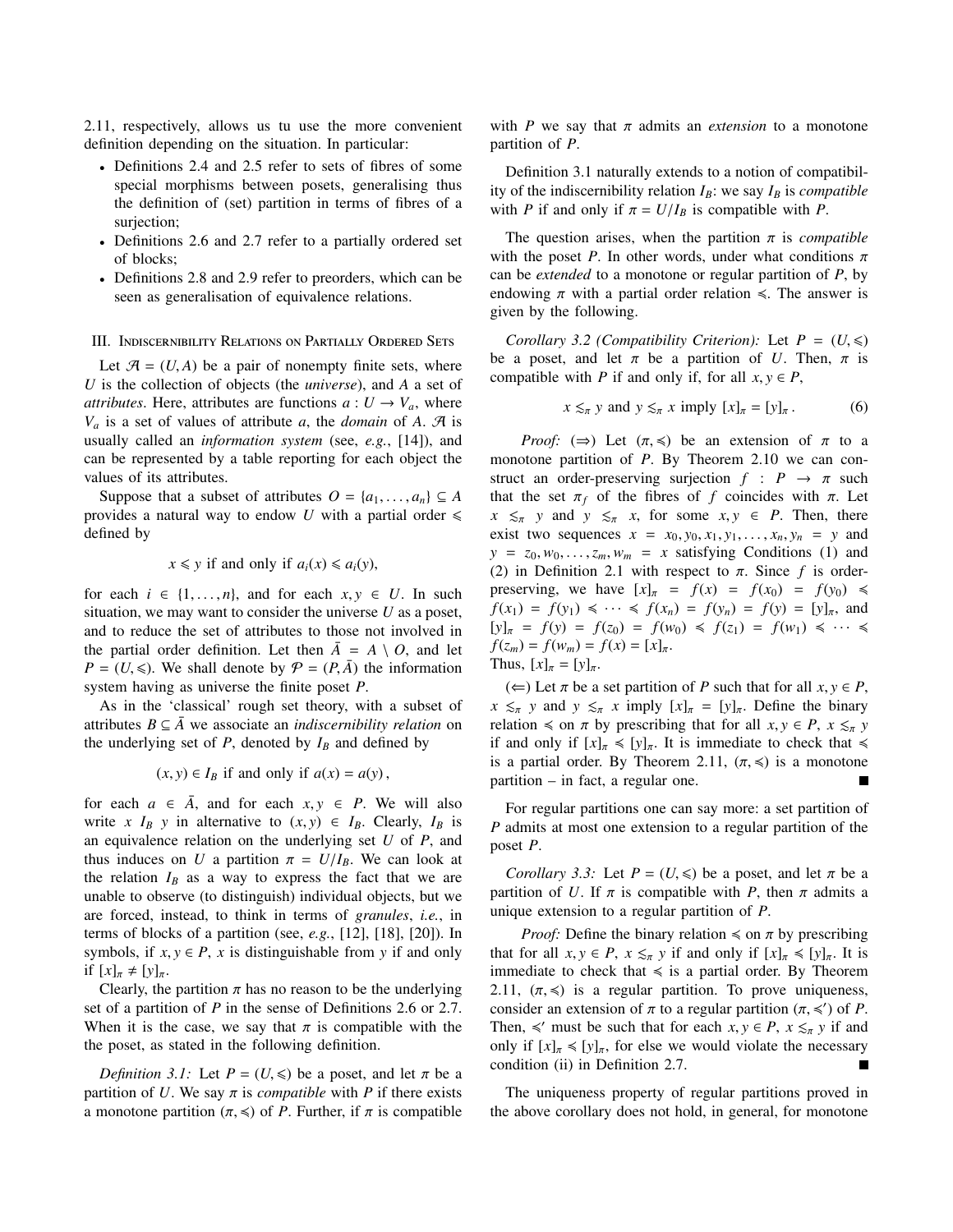partitions; cf. Figure 1, which shows three distinct monotone partitions of a given poset *P* having the same underlying set.

*Example 2:* Consider the poset *P* shown in Figure 3 with the depicted set partition  $\pi = \{ \{a, x\}, \{b, z\}, \{c, y\}, \{d, w\} \}.$ The elements *a*, *d* of *P* are such that  $a \leq_{\pi} d$  (witness the



Figure 3. Example 2.

sequence  $a, a, y, c, w, d$  and  $d \leq_{\pi} a$  (witness the sequence  $d$ ,  $d$ ,  $z$ ,  $b$ ,  $x$ ,  $a$ ), but  $a$  and  $d$  are not in the same block. Thus, there is no partition of *P* having  $\pi$  as its underlying set.

#### IV. BUYING A HOUSE: A PRACTICAL EXAMPLE

Consider the following table, reporting a collection of houses for sale in the city of Merate, Lecco, Italy.

| House | Price $(\in)$ | Size $(m^2)$ | District  | Condition | Rooms                       |
|-------|---------------|--------------|-----------|-----------|-----------------------------|
| a     | 200.000       | 50           | Centre    | excellent | 2                           |
| b     | 170.000       | 70           | Centre    | poor      | 3                           |
| C     | 185.000       | 53           | Centre    | very good | 2                           |
| d     | 190.000       | 68           | Sartirana | very good | 3                           |
| e     | 140.000       | 60           | Sartirana | good      |                             |
| f     | 155.000       | 65           | Novate    | good      | $\mathcal{D}_{\mathcal{L}}$ |
| g     | 250.000       | 85           | Novate    | excellent | 3                           |
| h     | 240.000       | 75           | Novate    | excellent | ٩                           |

Table I ATTRIBUTE-VALUE TABLE.

In this simple information table eight distinct houses are characterised by five attributes: Price, Size, District, Condition, and Rooms. Let  $U = \{a, b, c, d, e, f, g, h\}$  be the set of all houses. We choose the subset of attributes  $O =$ {Price, Size} to define on *U* a partial order  $\le$  as follow. For each  $x, y \in U$ ,

## $x \leq y$  if and only if  $\text{Price}(x) \leq \text{Price}(y)$ ,  $\text{Size}(x) \leq \text{Size}(y)$ .

We obtain the poset  $P = (U, \leq)$  displayed in Figure 4.

We denote by  $P(P, \overline{A})$  the information system having *P* as universe, and  $\bar{A} = \{District, Condition, Rooms\}$  as the set of attributes. Let  $D = \{D \text{istrict}\}\,$ ,  $C = \{Condition\}$ , and  $R =$ {Rooms}, and denote by  $\pi_D$ ,  $\pi_C$ , and  $\pi_R$  the partitions  $U/I_D$ , *U*/*I<sub>C</sub>*, and *U*/*I<sub>R</sub>* respectively. Moreover, let *S* = *D* ∪ *R*, *T* = *C* ∪ *R*, and let  $\pi_S = U/I_S$ , and  $\pi_T = U/I_T$ . We have:

 $\pi_D = \{ \{a, b, c\}, \{d, e\}, \{f, g, h\} \};$  $\pi_C = \{\{a, g, h\}, \{b\}, \{c, d\}, \{e, f\}\}\};$  $\pi_R = \{\{a, c, e, f\}, \{b, d, g, h\}\};$  $\pi_S = \{\{a, c\}, \{b\}, \{d\}, \{e\}, \{f\}, \{g, h\}\};$  $\pi_T = \{\{a\}, \{b\}, \{c\}, \{d\}, \{e, f\}, \{g, h\}\}.$ 



Figure 4.  $P = (U, \leqslant)$ .



Figure 5.  $\pi_D = U/I_D$ ,  $\pi_C = U/I_C$ , and  $\pi_R = U/I_R$ .



Figure 6.  $\pi_S = U/I_{D\cup R}$ , and  $\pi_T = U/I_{C\cup R}$ .

Figure 5 represents on *P* the partitions  $\pi_D$ ,  $\pi_C$ , and  $\pi_R$ . Figure 6 represents on *P* the partitions  $\pi_S$ , and  $\pi_T$ .

One can easily check, using Corollary 3.2, that while  $\pi_C$ ,  $\pi_R$ ,  $\pi_S$ , and  $\pi_T$  are compatible with *P*, and thus can be extended to monotone partitions of *P*,  $\pi_D$  is not. We can interpret the fact that  $\pi_D$  is not compatible with *P* as a sort of incoherence (or *incompatibility*) between the indiscernibility relation  $I_D$  induced by the attribute District and the partial order  $\leq$  imposed by the attributes Price and Size. Consider the elements  $b, f, h \in P$ . The relation  $I_D$  tells us that we are unable to make distinction between *h* and *f*. But, we can distinguish *b* from *f* and *h*, and thus we are able to 'read' the ordering  $f \le b \le h$ . In this way, the partial order helps us to discern  $f$  from  $h$ , in contradiction with what  $I_D$  says.

On the other hand, it can be shown that if a partition  $\pi$ of the underlying set of a poset *P* is compatible with *P*, and  $x, y, z \in P$  are such that  $x \leq y \leq z$  and  $[x]_{\pi} = [z]_{\pi}$ , then  $[x]_{\pi} = [y]_{\pi}$ . (This is, indeed, just a special case of Condition